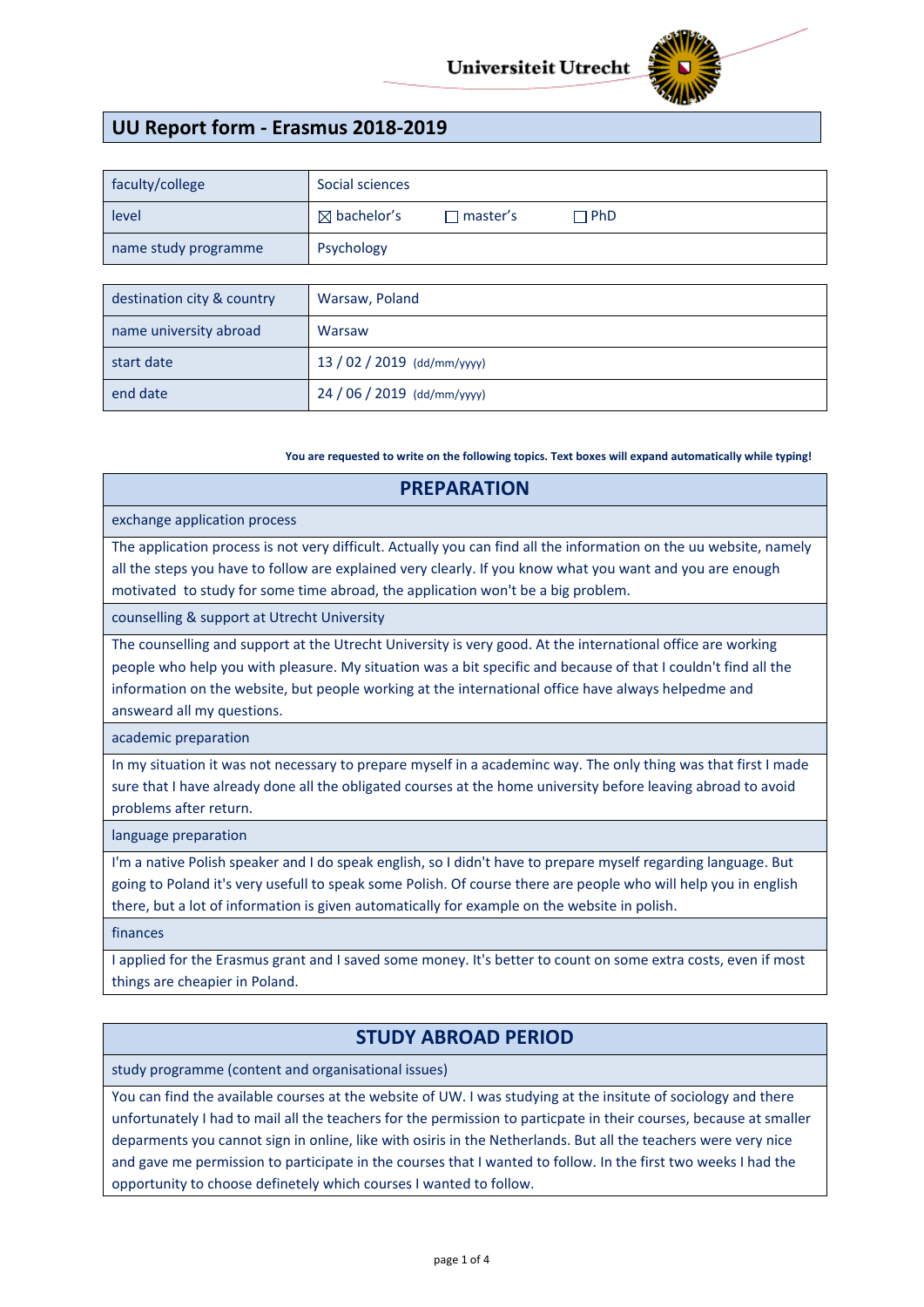

academic quality of education activities

The academic quality depends on the course, but in general I think that the quality is some lower that in the Netherlands. But because the univeristy is a bit different and you have to discover everything once again, it's still a challenge.

counselling & support at receiving university abroad

The support at the University of Warsaw is good. If you have any problems of questions you sent an e-mail and you will receive and answear quite fast. If you some more complicated problems or situation you can better go to the office by yourself, which is open from Monday till Thursday and there are nice people who will help you.

transfer of credits

My credits have not yet been transferred, but it seems quite easy, because actually you just have to sent an email and then they will do the rest for you. It's just important to make sure at the beginning of your stay that uu accept the course you want to follow.

### **STUDENT LIFE**

welcome & orientation programme

The first twoo weeks almost every day or night are activities organisated, when you have the opportunity to meet people from erasmus and make new friends. I think that it was the best moment to came into a group and take part of it, because later it's possible that every course you have with somebody else and making friends later will be more complicated.

accommodation

I have family and friends in Warsaw so for me it was very easy to find accommodation. Comparing to the Netherlands everrything is cheap, the house costs, food, public transport and other tickets for example for musea.

leisure & culture

There is a lot of to see and to do in Warsaw. There many very interesting musea, but also nice parks, good retaurants and nice bars but also places like theaters are good available. If you want you can also go to gym and it's really cheap. It's also a good chance to visit other cities in Poland to know the polish culture and in general the country better.

suggestions/tips

Go to the national museum of art, Jewish museum and museum of Upriring Warsaw, because it's really interesting and nice to see. In this manner you can learn a lot of about the history of Poland. It's also great to spent an evening with summer weather at the cost of the Vistula river with some friends!

### **CONCLUSIONS**

would you recommend this university/destination abroad to others? please explain

I recommend this university and Warsaw as destination, because it's a great city abd people are nice. You spent an amazing time here, doing a lot of nice things and following interesting courses and next to that discover how great the Polish culture is!

do you have any additional advice or comments?

It's nice to have somebody more less in your age who can help you at the beginning at the univeristy and organisating other things. If you don't know anybody in Warsaw, ask for a mentor.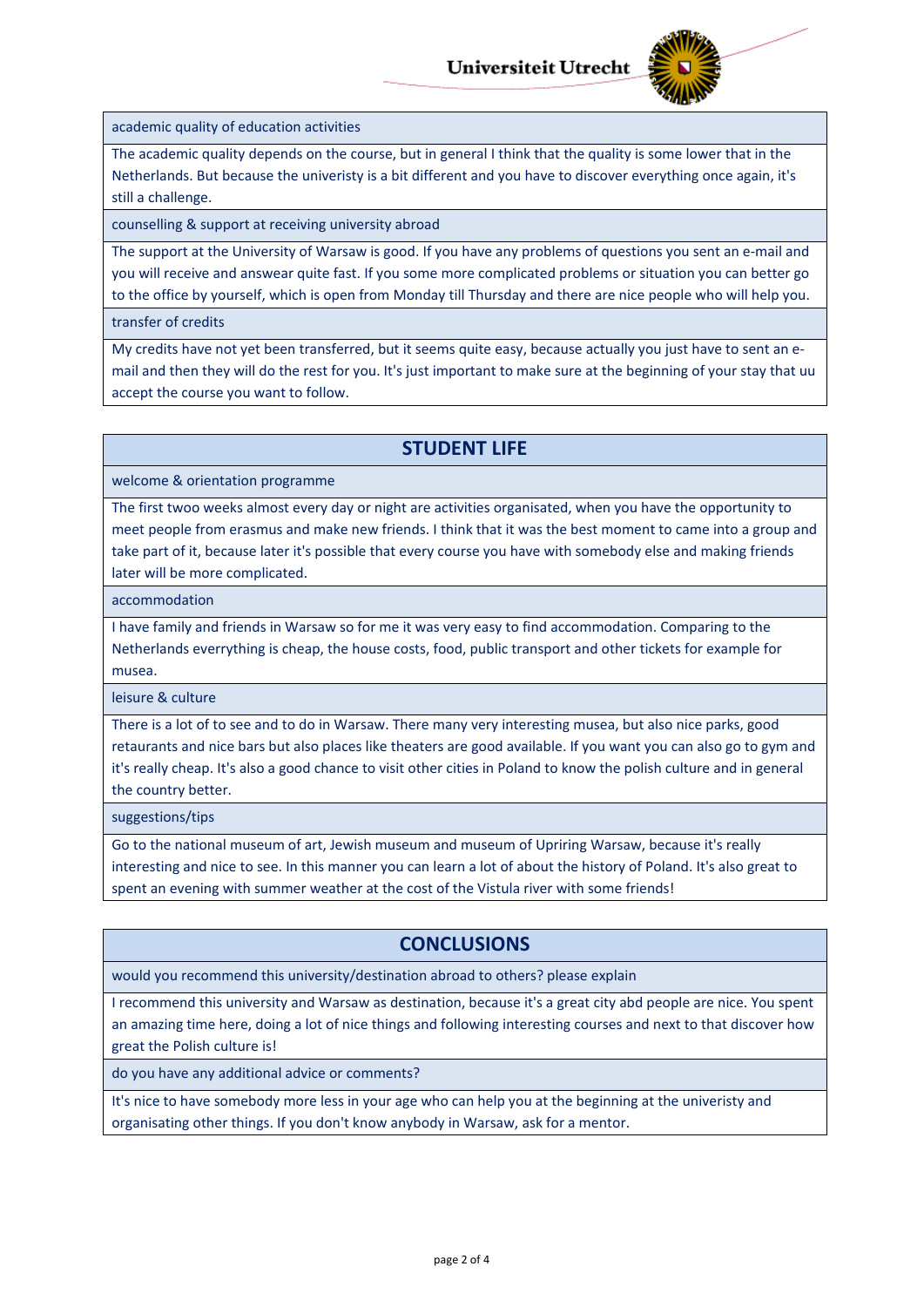

# **UU Report form - Erasmus 2017-2018**

| faculty/college      | <b>FSW</b>                               |                   |              |
|----------------------|------------------------------------------|-------------------|--------------|
| level                | $\boxtimes$ bachelor's                   | $\sqcap$ master's | $\sqcap$ PhD |
| name study programme | <b>Interdisciplinary Social Sciences</b> |                   |              |

| destination city & country | Warsaw, Poland              |
|----------------------------|-----------------------------|
| name university abroad     | University of Warsaw        |
| start date                 | $01/10/2017$ (dd/mm/yyyy)   |
| end date                   | 08 / 02 / 2018 (dd/mm/yyyy) |

#### **PREPARATION**

exchange application process

The application process is quite straight forward. There a lot of information on the UU website. Just follow the steps and fill out the forms. It might take some time though so I would suggest to not leave it to the last moment.

counselling & support at Utrecht University

The counselling & support at UU is great. If you have any questions or problems you can always write them an e-mail or go to their office and they will help you.

academic preparation

I didn't really prepare for the exchange in an academic way.

language preparation

There was no language preparation needed for the exchange. The courses are in English. You just need to send them a certificate of your English proficiency which you can get at the international office of the faculty at UU.

finances

I saved some extra money for the exchange. Also I applied for the Erasmus+ grant.

#### **STUDY ABROAD PERIOD**

study programme (content and organisational issues)

The study programme is available on the UW website. You can select the courses you want before you go. In the first two weeks you have to sign up for the courses you want so you can still change them without any consequences. You can select more courses than needed and see which ones you like and drop the other ones in the first two weeks.

academic quality of education activities

The quality of the courses differs per course. In general I would say the level of the courses is way lower than in the Netherlands though. If you just hand in the assignments on time you will probably get high grades at the end of the semester. At UW they have courses for the whole semester but most are only 3 or 4 ects so you would have to pick about 6 courses to get to the minimum of ects needed for Erasmus.

counselling & support at receiving university abroad

The support at the receiving university is good. If you have any problems or questions you can always send them an e-mail and they will reply the same day. You can also drop by their office on Mondays to Thurdays.